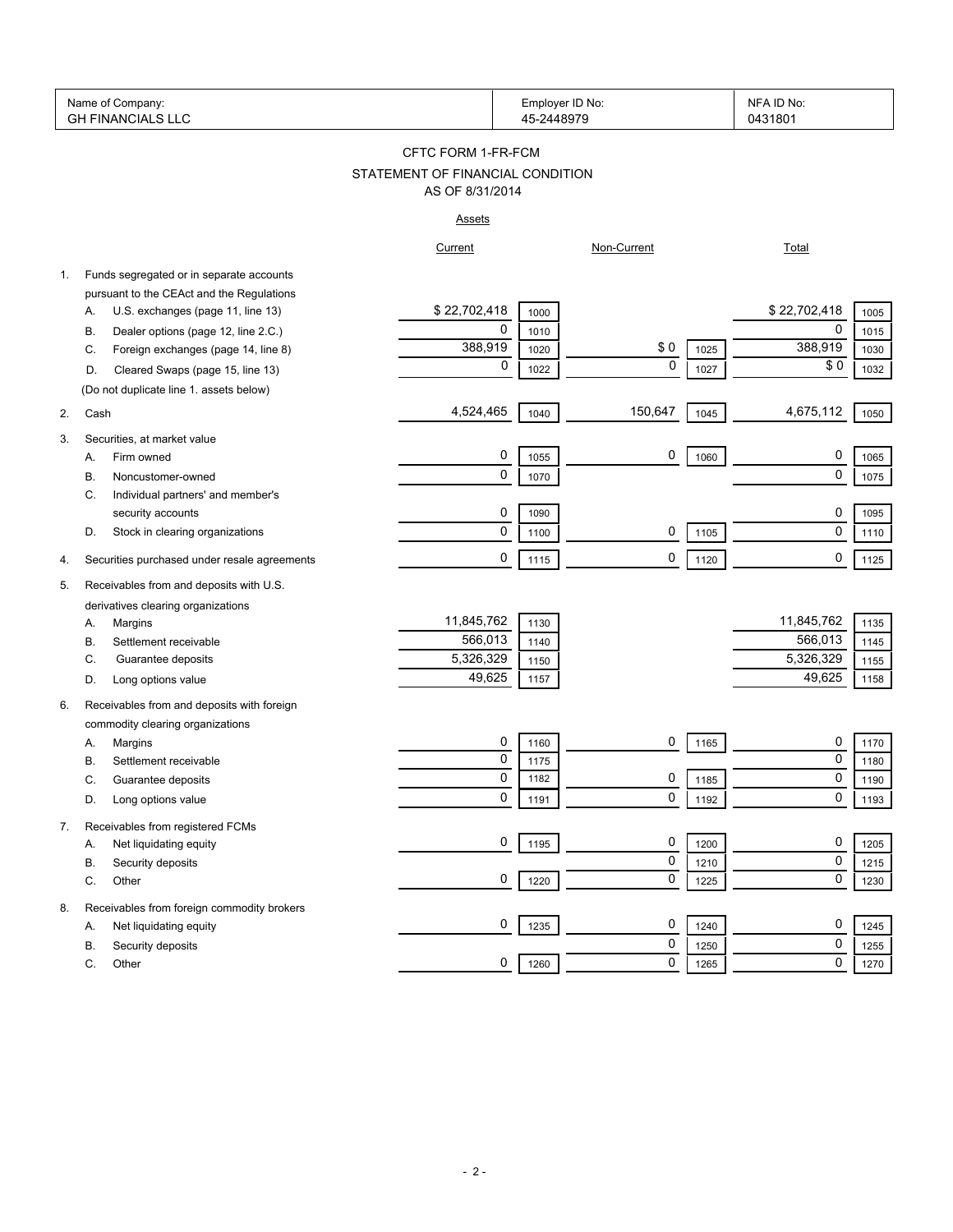| 9.  | Receivables from traders on U.S.                                 |              |      |             |      |              |      |
|-----|------------------------------------------------------------------|--------------|------|-------------|------|--------------|------|
|     | commodity exchanges<br>Customer debit and deficit accounts<br>Α. | 0            | 1275 | 0           | 1280 | 0            | 1285 |
|     | Noncustomer and proprietary accounts<br>В.                       | $\mathbf 0$  | 1290 | 0           | 1295 | $\mathbf 0$  | 1300 |
|     | C.<br>Other                                                      | $\mathbf 0$  | 1305 | 0           | 1310 | $\mathbf 0$  | 1315 |
|     | Allowance for doubtful accounts<br>D.                            |              |      | 0           | 1320 | $\mathbf 0$  | 1325 |
|     |                                                                  |              |      |             |      |              |      |
| 10. | Receivables from traders on foreign                              |              |      |             |      |              |      |
|     | boards of trade                                                  |              |      |             |      |              |      |
|     | Customer debit and deficit accounts<br>Α.                        | 0            | 1330 | 0           | 1335 | 0            | 1340 |
|     | Noncustomer and proprietary accounts<br>B                        | 0            | 1345 | 0           | 1350 | $\mathbf 0$  | 1355 |
|     | Other<br>C.                                                      | 0            | 1360 | 0           | 1365 | $\mathbf 0$  | 1370 |
|     | Allowance for doubtful accounts<br>D.                            |              |      | 0           | 1375 | $\mathbf 0$  | 1380 |
| 11. | Inventories of cash commodities, raw materials,                  |              |      |             |      |              |      |
|     | work in progress and finished goods                              |              |      |             |      |              |      |
|     | Covered<br>Α.                                                    | 0            | 1385 | 0           | 1390 | 0            | 1395 |
|     | В.<br>Not covered                                                | 0            | 1400 | 0           | 1405 | $\mathbf 0$  | 1410 |
|     |                                                                  |              |      |             |      |              |      |
| 12. | Secured demand notes<br>(Value of collateral \$0 [1415]          |              |      |             |      |              |      |
|     | Safety factor \$0 [1420])                                        | 0            | 1425 | 0           | 1430 | 0            | 1435 |
|     |                                                                  |              |      |             |      |              |      |
| 13. | Other receivables and advances                                   |              |      |             |      |              |      |
|     | Merchandising accounts receivable<br>А.                          | 0            | 1440 | 0           | 1445 | 0            | 1450 |
|     | Notes receivable<br>В.                                           | $\mathbf 0$  | 1455 | 0           | 1460 | $\mathbf 0$  | 1465 |
|     | Commissions and brokerage receivable<br>C.                       | 9,422        | 1470 | 0           | 1475 | 9,422        | 1480 |
|     | Receivables from employees and<br>D.                             |              |      |             |      |              |      |
|     | associated persons                                               | 0            | 1485 | 0           | 1490 | 0            | 1495 |
|     | Advances on cash commodities<br>Е.                               | $\mathbf 0$  | 1500 | 0           | 1505 | $\mathbf 0$  | 1510 |
|     | Dividends and interest<br>F.                                     | $\mathbf 0$  | 1515 | 0           | 1520 | $\mathbf 0$  | 1525 |
|     | Taxes receivable<br>G.                                           | $\mathbf 0$  | 1530 | 0           | 1535 | $\mathbf 0$  | 1540 |
|     | Receivables from subsidiaries and affiliates<br>Н.               | $\mathbf 0$  | 1545 | 0           | 1550 | $\mathbf 0$  | 1555 |
|     | Other (Itemize on a separate page)                               | $\mathbf 0$  | 1560 | 0           | 1565 | $\mathbf 0$  | 1570 |
|     | Allowance for doubtful accounts<br>J.                            |              |      | 0           | 1575 | $\mathbf 0$  | 1580 |
| 14. | Unrealized gains on forward contracts                            |              |      |             |      |              |      |
|     | and commitments                                                  | 0            | 1585 | 0           | 1590 | 0            | 1595 |
|     |                                                                  |              |      |             |      |              |      |
| 15. | Exchange memberships, at cost                                    |              |      | 4,262,324   |      | 4,262,324    |      |
|     | (Market value \$3,145,293 [1600])                                |              |      |             | 1605 |              | 1610 |
| 16. | Investments in subsidiaries                                      | 0            | 1612 | 0           | 1615 | 0            | 1620 |
| 17. | Plant, property, equipment and capitalized leases                |              |      |             |      |              |      |
|     | (cost net of accumulated depreciation                            |              |      |             |      |              |      |
|     | and amortization of \$0 [1625])                                  | 0            | 1630 | 138,410     | 1635 | 138,410      | 1640 |
|     |                                                                  |              |      |             |      |              |      |
| 18. | Prepaid expenses and deferred charges                            |              |      | 34,192      | 1645 | 34,192       | 1650 |
| 19. | Other assets (itemize on separate page)<br>Α.                    | 0            | 1655 | 0           | 1660 | 0            | 1665 |
|     | Retail Forex Aggregate Assets<br>В.                              | $\mathbf 0$  | 1657 | 0           | 1662 | 0            | 1667 |
| 20. | <b>Total Assets</b>                                              | \$45,412,953 |      | \$4,585,573 |      | \$49,998,526 |      |
|     |                                                                  |              | 1670 |             | 1675 |              | 1680 |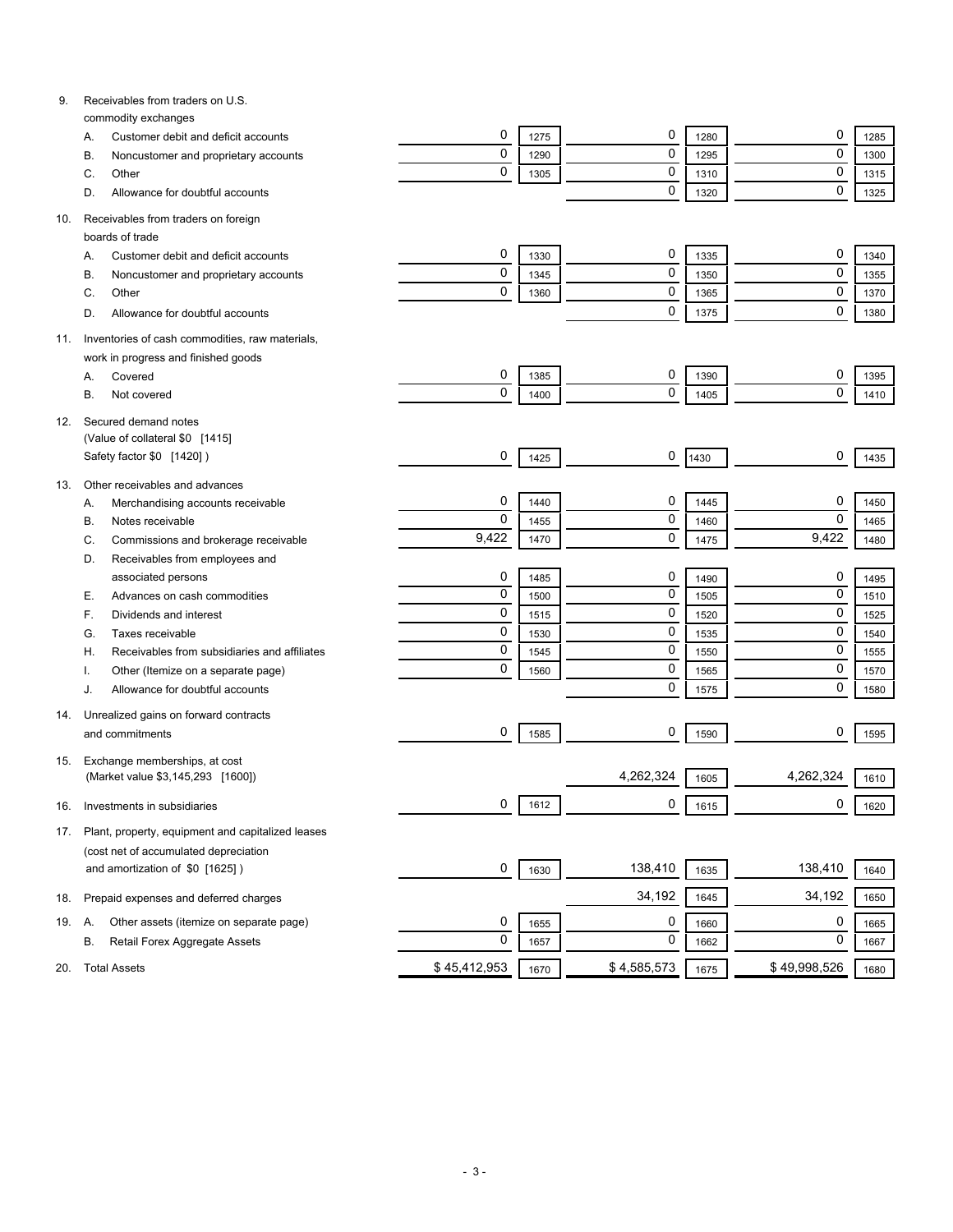| Name of Company:         | Employer ID No: | NFA ID No: |
|--------------------------|-----------------|------------|
| <b>GH FINANCIALS LLC</b> | 45-2448979      | 0431801    |

#### CFTC FORM 1-FR-FCM

## STATEMENT OF FINANCIAL CONDITION

AS OF 8/31/2014

### Liabilities & Ownership Equity

### **Liabilities**

| A.        | Secured loans                                                             | \$0                                                                                                                                                                                                                                                                                                                                                                                                                                                                                                                                                                                                                                 | 2000                                               |
|-----------|---------------------------------------------------------------------------|-------------------------------------------------------------------------------------------------------------------------------------------------------------------------------------------------------------------------------------------------------------------------------------------------------------------------------------------------------------------------------------------------------------------------------------------------------------------------------------------------------------------------------------------------------------------------------------------------------------------------------------|----------------------------------------------------|
| В.        | Unsecured loans                                                           | 0                                                                                                                                                                                                                                                                                                                                                                                                                                                                                                                                                                                                                                   | 2010                                               |
| C.        | Overdrafts                                                                | 0                                                                                                                                                                                                                                                                                                                                                                                                                                                                                                                                                                                                                                   | 2020                                               |
|           |                                                                           |                                                                                                                                                                                                                                                                                                                                                                                                                                                                                                                                                                                                                                     |                                                    |
| Α.        |                                                                           | 20,935,497                                                                                                                                                                                                                                                                                                                                                                                                                                                                                                                                                                                                                          | 2030                                               |
| В.        | Customers trading on foreign exchanges                                    | 92,807                                                                                                                                                                                                                                                                                                                                                                                                                                                                                                                                                                                                                              | 2040                                               |
| C.        | Customers' dealer options accounts                                        | $\mathbf 0$                                                                                                                                                                                                                                                                                                                                                                                                                                                                                                                                                                                                                         | 2050                                               |
| D.        | Noncustomers' accounts                                                    | 9,305,402                                                                                                                                                                                                                                                                                                                                                                                                                                                                                                                                                                                                                           | 2060                                               |
| Е.        | General partners' and member's trading accounts (not included in capital) | 0                                                                                                                                                                                                                                                                                                                                                                                                                                                                                                                                                                                                                                   | 2070                                               |
| F.        | Customers trading cleared swaps                                           | 0                                                                                                                                                                                                                                                                                                                                                                                                                                                                                                                                                                                                                                   | 2072                                               |
|           |                                                                           | 32,363                                                                                                                                                                                                                                                                                                                                                                                                                                                                                                                                                                                                                              | 2080                                               |
|           |                                                                           |                                                                                                                                                                                                                                                                                                                                                                                                                                                                                                                                                                                                                                     |                                                    |
|           |                                                                           |                                                                                                                                                                                                                                                                                                                                                                                                                                                                                                                                                                                                                                     |                                                    |
|           |                                                                           |                                                                                                                                                                                                                                                                                                                                                                                                                                                                                                                                                                                                                                     | 2090                                               |
|           |                                                                           |                                                                                                                                                                                                                                                                                                                                                                                                                                                                                                                                                                                                                                     |                                                    |
|           |                                                                           | 0                                                                                                                                                                                                                                                                                                                                                                                                                                                                                                                                                                                                                                   | 2100                                               |
|           |                                                                           | 0                                                                                                                                                                                                                                                                                                                                                                                                                                                                                                                                                                                                                                   | 2110                                               |
|           |                                                                           |                                                                                                                                                                                                                                                                                                                                                                                                                                                                                                                                                                                                                                     |                                                    |
|           |                                                                           |                                                                                                                                                                                                                                                                                                                                                                                                                                                                                                                                                                                                                                     |                                                    |
| А.        |                                                                           |                                                                                                                                                                                                                                                                                                                                                                                                                                                                                                                                                                                                                                     | 2120                                               |
| В.        | Salaries, wages, commissions and bonuses payable                          |                                                                                                                                                                                                                                                                                                                                                                                                                                                                                                                                                                                                                                     | 2130                                               |
| C.        |                                                                           |                                                                                                                                                                                                                                                                                                                                                                                                                                                                                                                                                                                                                                     | 2140                                               |
| D.        | Deferred income taxes                                                     |                                                                                                                                                                                                                                                                                                                                                                                                                                                                                                                                                                                                                                     | 2150                                               |
| Е.        | Security deposits held                                                    |                                                                                                                                                                                                                                                                                                                                                                                                                                                                                                                                                                                                                                     | 2160                                               |
| F.        | Advances against commodities                                              | 0                                                                                                                                                                                                                                                                                                                                                                                                                                                                                                                                                                                                                                   | 2170                                               |
| G.        | Unrealized losses on forward contracts and commitments                    | $\Omega$                                                                                                                                                                                                                                                                                                                                                                                                                                                                                                                                                                                                                            | 2180                                               |
| Н.        | Due to subsidiaries and affiliates                                        | 1,258,544                                                                                                                                                                                                                                                                                                                                                                                                                                                                                                                                                                                                                           | 2190                                               |
| Ι.        | Notes, mortgages and other payables due within twelve months              | 0                                                                                                                                                                                                                                                                                                                                                                                                                                                                                                                                                                                                                                   | 2200                                               |
| J.        | Obligation to Retail FX Customers                                         | 0                                                                                                                                                                                                                                                                                                                                                                                                                                                                                                                                                                                                                                   | 2205                                               |
| Κ.        | Other (itemize on a separate page)                                        | 0                                                                                                                                                                                                                                                                                                                                                                                                                                                                                                                                                                                                                                   | 2210                                               |
|           |                                                                           |                                                                                                                                                                                                                                                                                                                                                                                                                                                                                                                                                                                                                                     |                                                    |
| А.        | Unsecured                                                                 | 0                                                                                                                                                                                                                                                                                                                                                                                                                                                                                                                                                                                                                                   | 2220                                               |
| <b>B.</b> | Secured                                                                   | 0                                                                                                                                                                                                                                                                                                                                                                                                                                                                                                                                                                                                                                   | 2230                                               |
|           | 27.                                                                       | Payables to banks<br>Equities in commodity accounts<br>Customers trading on U.S. commodity exchanges<br>Payable to U.S. commodity clearing organizations<br>Including short option value of \$32,363 [2075]<br>Payable to foreign commodity clearing organizations<br>Including short option value of \$0 [2085]<br>Payable to registered futures commission merchants<br>Payable to foreign commodity brokers<br>Accounts payable, accrued expenses and other payables<br>Accounts payable and accrued expenses<br>Taxes payable<br>Notes, mortgages and other payables not due within twelve months of the date of this statement | 0<br>2,814,506<br>0<br>134,496<br>0<br>$\mathbf 0$ |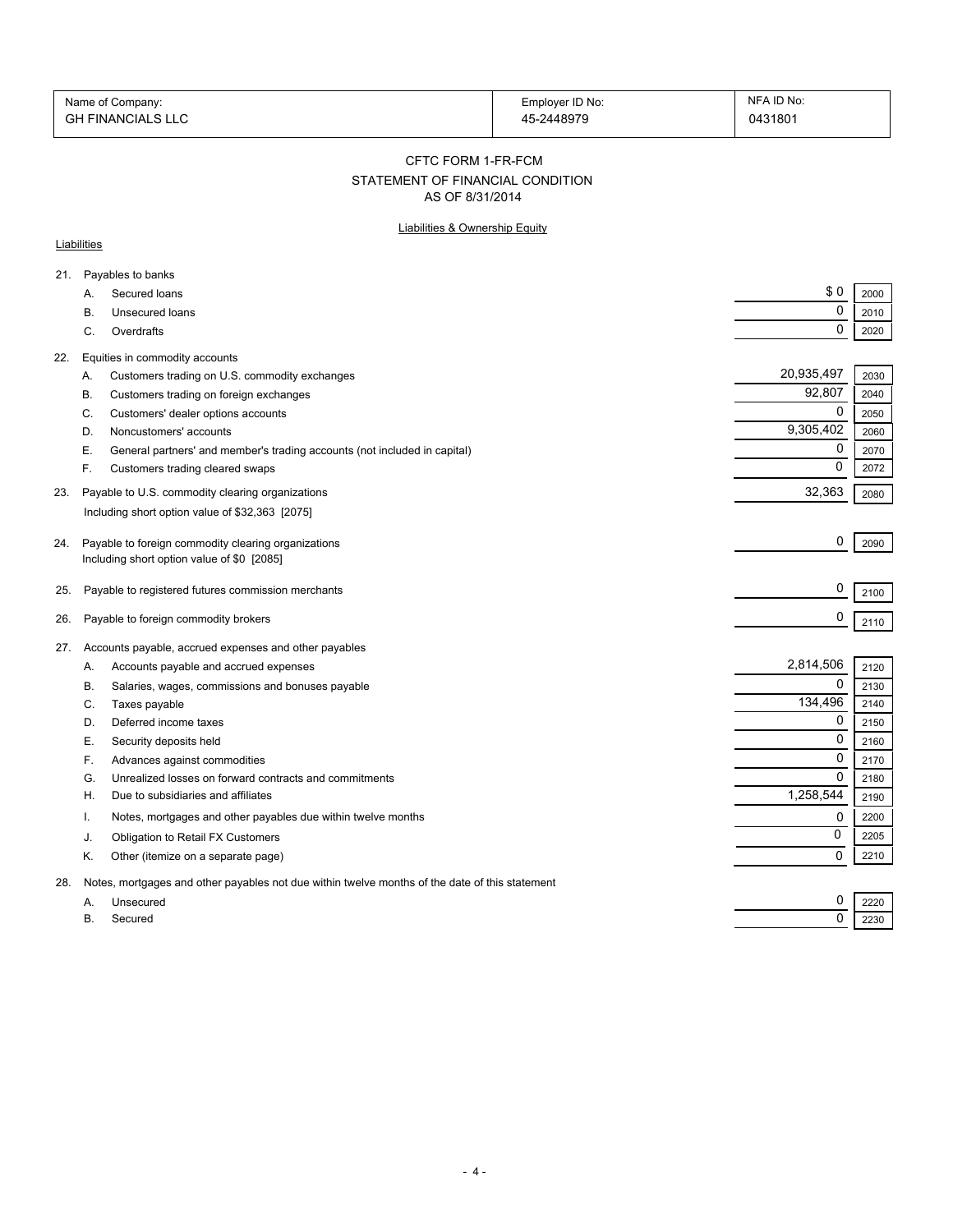| 29. | Securities sold under agreements to repurchase              |              | 2240 |  |
|-----|-------------------------------------------------------------|--------------|------|--|
| 30. | Securities sold not yet purchased, at market value          |              | 2250 |  |
| 31. | Liabilities subordinated to claims of general creditors     |              |      |  |
|     | Subject to a satisfactory subordination agreement<br>А.     | 8,000,000    | 2260 |  |
|     | Not subject to a satisfactory subordination agreement<br>В. |              | 2270 |  |
| 32. | Total liabilities                                           | \$42,573,615 | 2280 |  |

### Ownership Equity

| 34.<br>Partnership or Limited Liability Company<br>\$7,424,911<br>Partnership or LLC contributed and retained capital<br>2510<br>А.<br><b>B.</b><br>Additional capital per partnership or membership agreement<br>0<br>(equities in partners' or members' trading accounts, etc.)<br>2515<br>\$7,424,911<br>Total<br>C.<br>2520<br>35.<br>Corporation<br>\$0<br>Preferred stock<br>2530<br>А.<br>0<br>В.<br>Common stock<br>2535<br>0<br>Additional paid in capital<br>C.<br>2540<br>Retained earnings<br>D.<br>2545<br>\$0<br>Е.<br>Subtotal<br>2550<br>0<br>F.<br>Less: capital stock in treasury<br>2555<br>\$0<br>G.<br>Total<br>2560<br>Total ownership equity (line 33, 34.C. or 35.G)<br>36. | 33. | Sole proprietorship | \$0 | 2500 |             |      |
|-----------------------------------------------------------------------------------------------------------------------------------------------------------------------------------------------------------------------------------------------------------------------------------------------------------------------------------------------------------------------------------------------------------------------------------------------------------------------------------------------------------------------------------------------------------------------------------------------------------------------------------------------------------------------------------------------------|-----|---------------------|-----|------|-------------|------|
|                                                                                                                                                                                                                                                                                                                                                                                                                                                                                                                                                                                                                                                                                                     |     |                     |     |      |             |      |
|                                                                                                                                                                                                                                                                                                                                                                                                                                                                                                                                                                                                                                                                                                     |     |                     |     |      |             |      |
|                                                                                                                                                                                                                                                                                                                                                                                                                                                                                                                                                                                                                                                                                                     |     |                     |     |      |             |      |
|                                                                                                                                                                                                                                                                                                                                                                                                                                                                                                                                                                                                                                                                                                     |     |                     |     |      |             |      |
|                                                                                                                                                                                                                                                                                                                                                                                                                                                                                                                                                                                                                                                                                                     |     |                     |     |      |             |      |
|                                                                                                                                                                                                                                                                                                                                                                                                                                                                                                                                                                                                                                                                                                     |     |                     |     |      |             |      |
|                                                                                                                                                                                                                                                                                                                                                                                                                                                                                                                                                                                                                                                                                                     |     |                     |     |      |             |      |
|                                                                                                                                                                                                                                                                                                                                                                                                                                                                                                                                                                                                                                                                                                     |     |                     |     |      |             |      |
|                                                                                                                                                                                                                                                                                                                                                                                                                                                                                                                                                                                                                                                                                                     |     |                     |     |      |             |      |
|                                                                                                                                                                                                                                                                                                                                                                                                                                                                                                                                                                                                                                                                                                     |     |                     |     |      |             |      |
|                                                                                                                                                                                                                                                                                                                                                                                                                                                                                                                                                                                                                                                                                                     |     |                     |     |      |             |      |
|                                                                                                                                                                                                                                                                                                                                                                                                                                                                                                                                                                                                                                                                                                     |     |                     |     |      |             |      |
|                                                                                                                                                                                                                                                                                                                                                                                                                                                                                                                                                                                                                                                                                                     |     |                     |     |      |             |      |
|                                                                                                                                                                                                                                                                                                                                                                                                                                                                                                                                                                                                                                                                                                     |     |                     |     |      | \$7,424,911 | 2570 |

37. Total liabilities and ownership equity (add lines 32 and 36) \$ 49,998,526 2580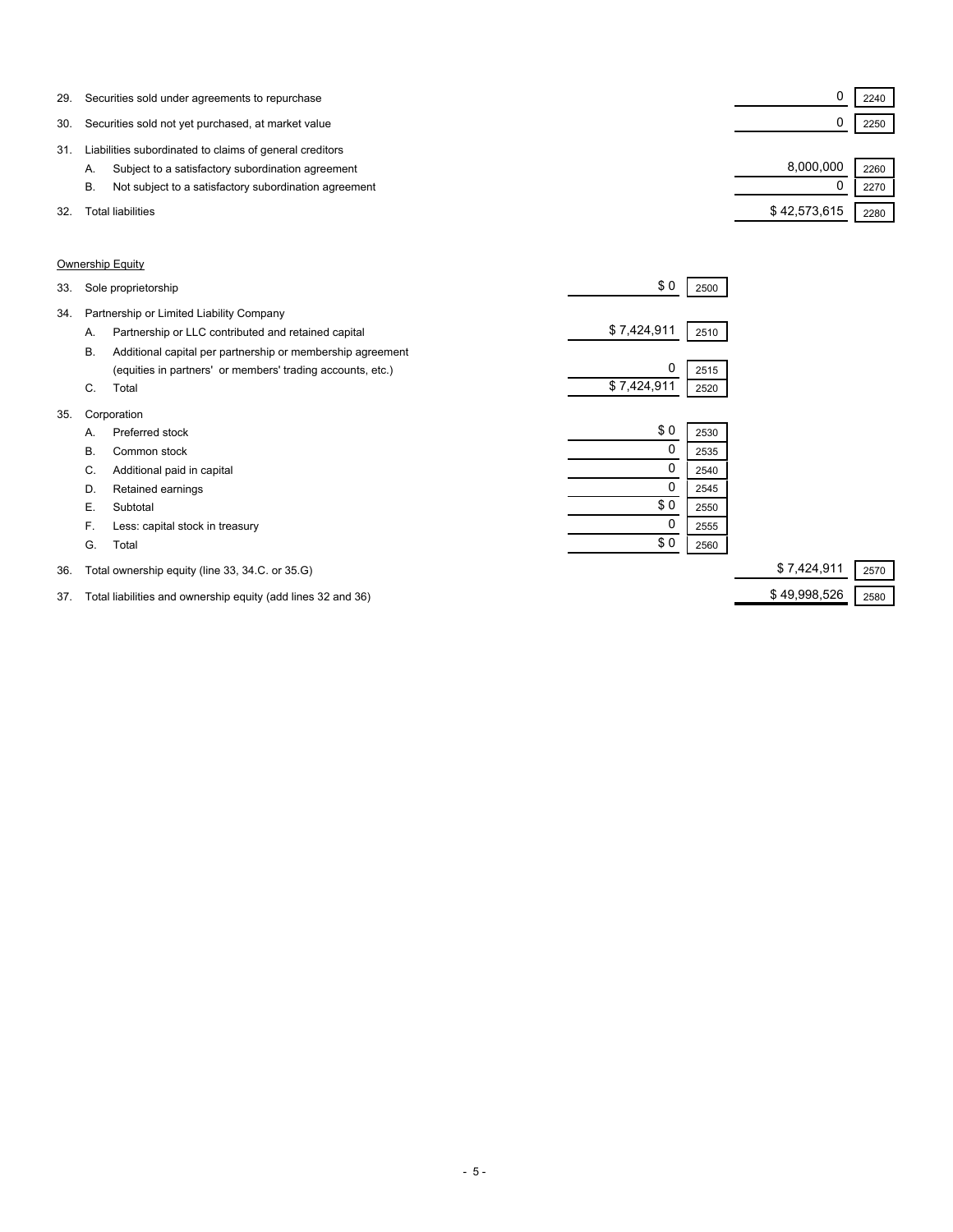| Name<br>Company:                | Employer ID No: | ID No<br><b>NE</b>  |
|---------------------------------|-----------------|---------------------|
| FINANCIALS LLC<br>$\sim$<br>UГ. | 2448979         | 043180 <sup>.</sup> |

# CFTC FORM 1-FR-FCM STATEMENT OF SEGREGATION REQUIREMENTS AND FUNDS IN SEGREGATION FOR CUSTOMERS TRADING ON U.S. COMMODITY EXCHANGES

AS OF 8/31/2014

|          | SEGREGATION REQUIREMENTS (Section 4d(2) of the CEAct)                                                                                                                                                                                       |                          |                                 |                      |
|----------|---------------------------------------------------------------------------------------------------------------------------------------------------------------------------------------------------------------------------------------------|--------------------------|---------------------------------|----------------------|
| 1.       | Net ledger balance<br>Cash<br>А.<br>Securities (at market)<br>В.                                                                                                                                                                            |                          | \$22,892,362<br>0               | 5000<br>5010         |
| 2.       | Net unrealized profit (loss) in open futures contracts traded on a contract market                                                                                                                                                          |                          | (1,589,855)                     | 5020                 |
| 3.       | Exchange traded options<br>Market value of open option contracts purchased on a contract market<br>А.<br>Β.<br>Market value of open option contracts granted (sold) on a contract market                                                    |                          | 51,970<br>(418,980)             | 5030<br>5040         |
| 4.       | Net equity (deficit) (add lines 1, 2, and 3)                                                                                                                                                                                                |                          | \$20,935,497                    | 5050                 |
| 5.<br>6. | Accounts liquidating to a deficit and accounts with<br>debit balances - gross amount<br>Less: amount offset by customer owned securities<br>Amount required to be segregated (add lines 4 and 5)                                            | \$0<br>5060<br>0<br>5070 | 0<br>\$20,935,497               | 5080<br>5090         |
|          |                                                                                                                                                                                                                                             |                          |                                 |                      |
|          | <b>FUNDS IN SEGREGATED ACCOUNTS</b>                                                                                                                                                                                                         |                          |                                 |                      |
| 7.       | Deposited in segregated funds bank accounts<br>Cash<br>А.<br>В.<br>Securities representing investments of customers' funds (at market)<br>C.<br>Securities held for particular customers or option customers in lieu of cash (at market)    |                          | \$3,372,000<br>0<br>$\mathbf 0$ | 5100<br>5110<br>5120 |
| 8.       | Margins on deposit with derivatives clearing organizations of contract markets                                                                                                                                                              |                          |                                 |                      |
|          | Cash<br>А.<br>В.<br>Securities representing investments of customers' funds (at market)<br>C.<br>Securities held for particular customers or option customers in lieu of cash (at market)                                                   |                          | 19,680,922<br>0<br>$\mathbf 0$  | 5130<br>5140<br>5150 |
| 9.       | Net settlement from (to) derivatives clearing organizations of contract markets                                                                                                                                                             |                          | 16,506                          | 5160                 |
| 10.      | Exchange traded options<br>Value of open long option contracts<br>А.<br>Value of open short option contracts<br>В.                                                                                                                          |                          | 51,970<br>(418,980)             | 5170<br>5180         |
| 11.      | Net equities with other FCMs<br>Net liquidating equity<br>А.<br>Securities representing investments of customers' funds (at market)<br>В.<br>Securities held for particular customers or option customers in lieu of cash (at market)<br>C. |                          | 0<br>0<br>0                     | 5190<br>5200<br>5210 |
| 12.      | Segregated funds on hand (describe:                                                                                                                                                                                                         |                          | 0                               | 5215                 |
| 13.      | Total amount in segregation (add lines 7 through 12)                                                                                                                                                                                        |                          | \$22,702,418                    | 5220                 |
| 14.      | Excess (deficiency) funds in segregation (subtract line 6 from line 13)                                                                                                                                                                     |                          | \$1,766,921                     | 5230                 |
| 15.      | Management Target Amount Excess funds in segregation                                                                                                                                                                                        |                          | \$575,000                       | 5240                 |
| 16.      | Excess (deficiency) funds in segregation over (under) Management Target Amount Excess                                                                                                                                                       |                          | \$1,191,921                     | 5250                 |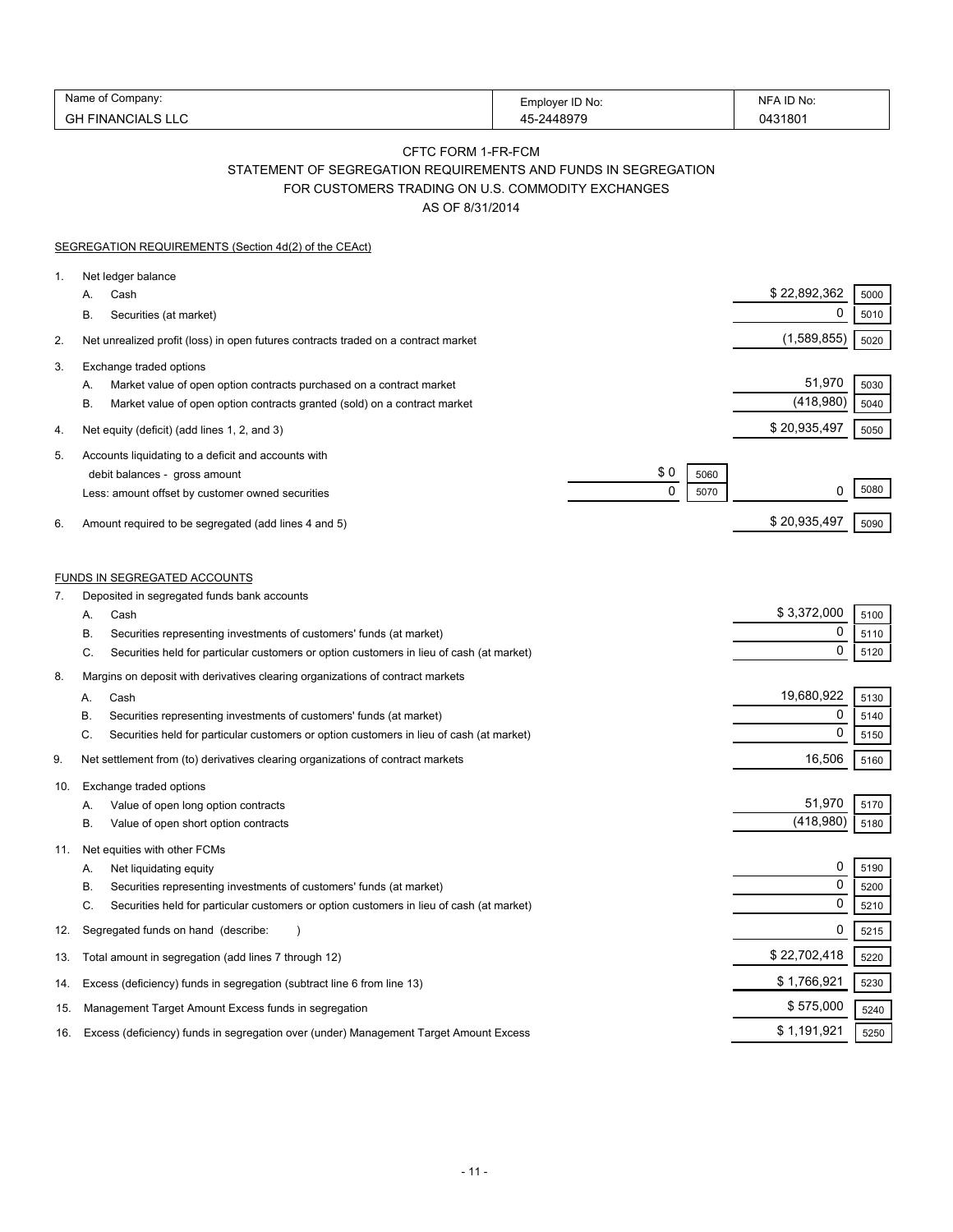| Name of Company:<br>' FINANCIALS LLU<br>GH | Employer ID No:<br>$-2448979$ | NFA ID No:<br>0431801 |
|--------------------------------------------|-------------------------------|-----------------------|
|--------------------------------------------|-------------------------------|-----------------------|

## CFTC FORM 1-FR-FCM STATEMENT OF SEGREGATION REQUIREMENTS AND FUNDS IN SEGREGATION FOR CUSTOMERS' DEALER OPTIONS ACCOUNTS AS OF 8/31/2014

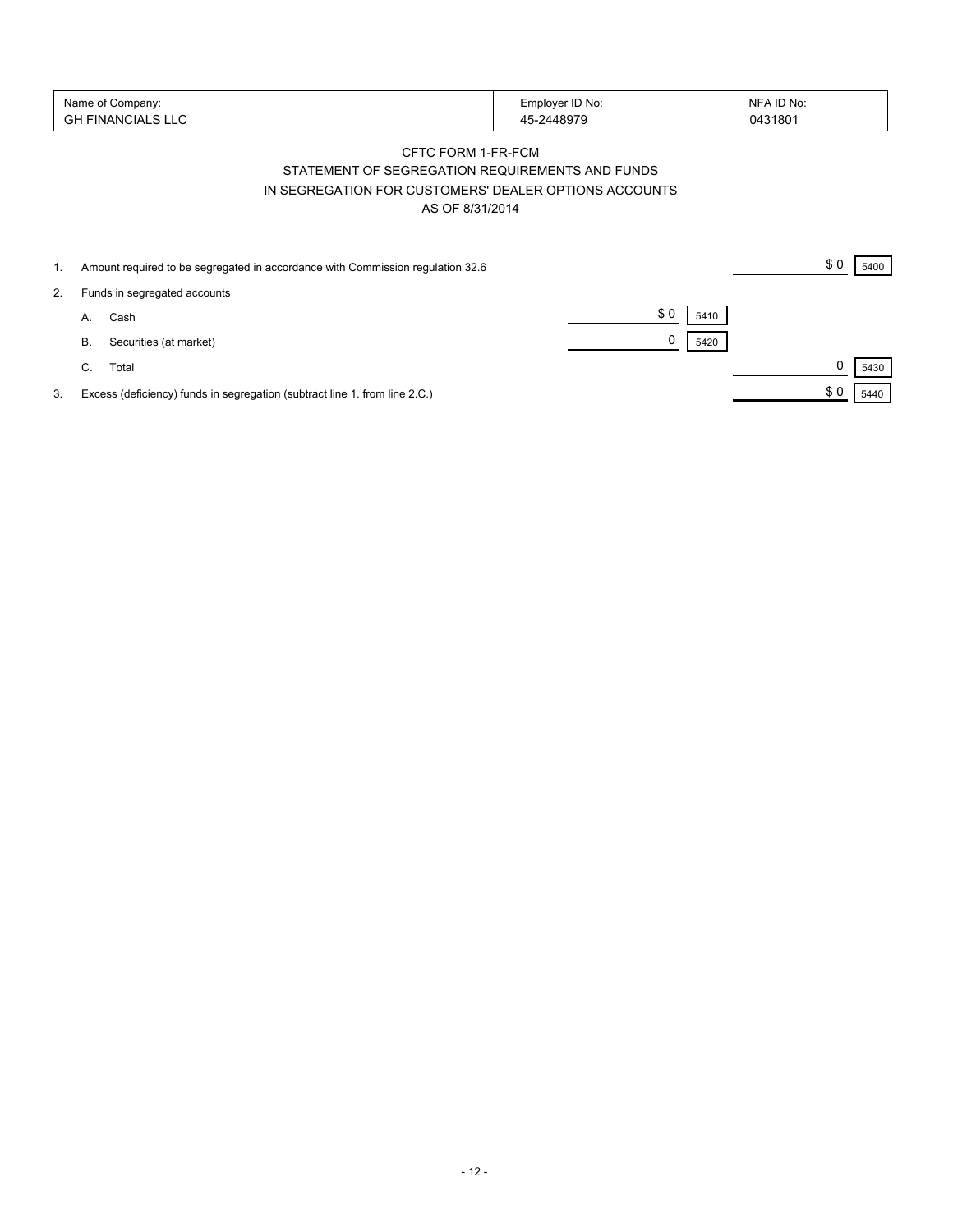|    | Name of Company:                                                                                          | Employer ID No: | NFA ID No: |      |
|----|-----------------------------------------------------------------------------------------------------------|-----------------|------------|------|
|    | <b>GH FINANCIALS LLC</b>                                                                                  | 45-2448979      | 0431801    |      |
|    |                                                                                                           |                 |            |      |
|    | CFTC FORM 1-FR-FCM                                                                                        |                 |            |      |
|    | STATEMENT OF SECURED AMOUNTS AND FUNDS HELD IN SEPARATE ACCOUNTS                                          |                 |            |      |
|    | PURSUANT TO COMMISSION REGULATION 30.7                                                                    |                 |            |      |
|    | AS OF 8/31/2014                                                                                           |                 |            |      |
|    |                                                                                                           |                 |            |      |
|    | FOREIGN FUTURES AND FOREIGN OPTIONS SECURED AMOUNTS                                                       |                 |            |      |
|    | Amount required to be set aside pursuant to law, rule or                                                  |                 |            |      |
|    | regulation of a foreign government or a rule of a self-regulatory                                         |                 |            |      |
|    | organization authorized thereunder                                                                        |                 | \$0        | 5605 |
| 1. | Net ledger balance - Foreign Futures and Foreign Option Trading - All Customers                           |                 |            |      |
|    | Cash<br>А.                                                                                                |                 | \$92,807   | 5615 |
|    | В.<br>Securities (at market)                                                                              |                 | \$0        | 5617 |
| 2. | Net unrealized profit (loss) in open futures contracts traded on a foreign board of trade                 |                 | \$0        | 5625 |
| 3. | Exchange traded options                                                                                   |                 |            |      |
|    | Market value of open option contracts purchased on a foreign board of trade<br>А.                         |                 | \$0        | 5635 |
|    | В.<br>Market value of open option contracts granted (sold) on a foreign board of trade                    |                 | \$0        | 5637 |
| 4. | Net equity (deficit) (add lines 1, 2, and 3)                                                              |                 | \$92,807   | 5645 |
|    |                                                                                                           |                 |            |      |
| 5. | Accounts liquidating to a deficit and accounts with                                                       | \$0             |            |      |
|    | debit balances - gross amount                                                                             | 5651<br>\$0     |            |      |
|    | Less: amount offset by customer owned securities                                                          | 5652            | \$0        | 5654 |
| 6. | Amount required to be set aside as the secured amount - Net Liquidating Equity Method (add lines 4 and 5) |                 | \$92,807   | 5655 |
| 7. | Greater of amount required to be set aside to a foreign jurisdiction (above) or line 6.                   |                 | \$92,807   | 5660 |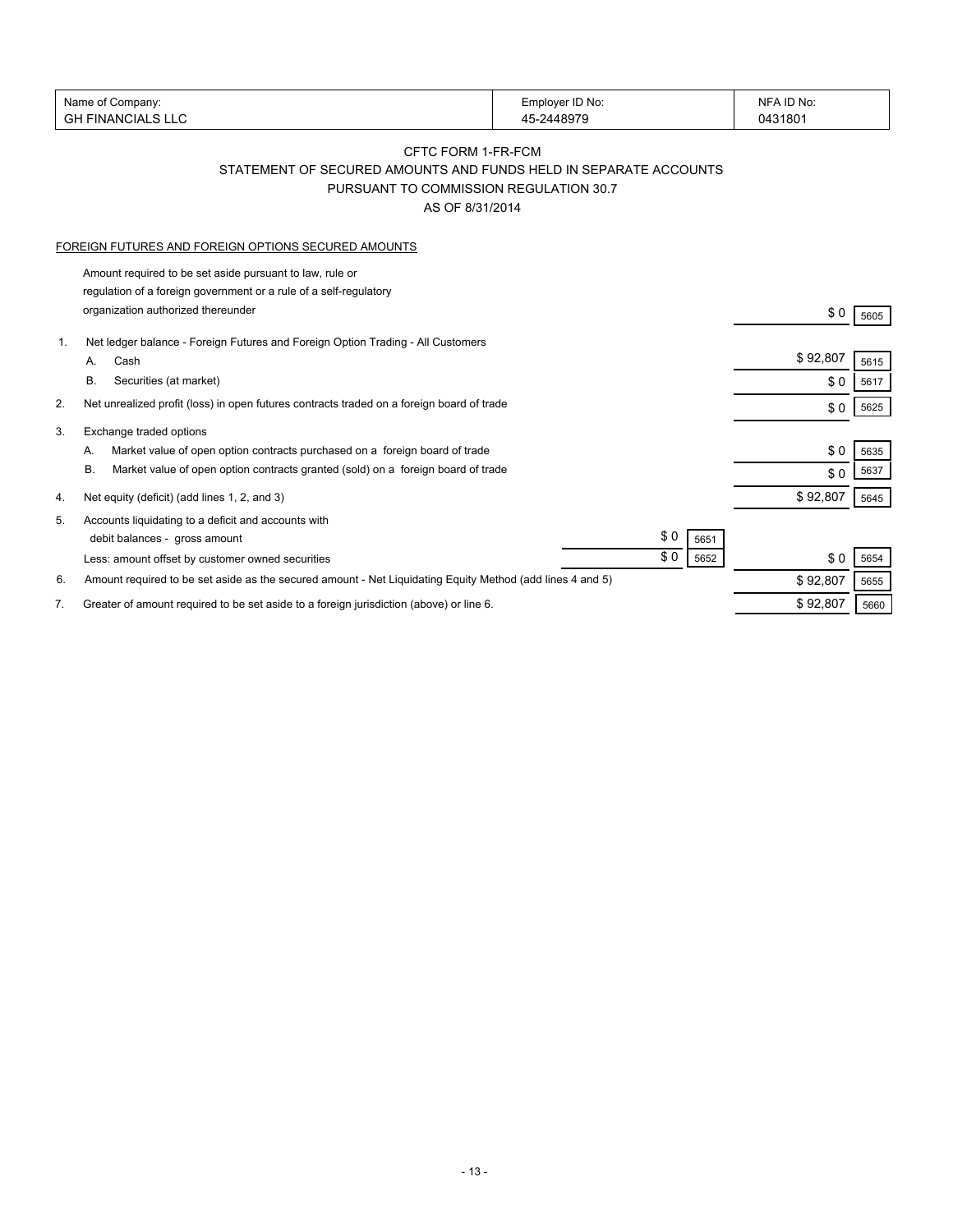|     | Name of Company:<br><b>GH FINANCIALS LLC</b>                                                                                                        | Employer ID No:<br>45-2448979 | NFA ID No:<br>0431801 |
|-----|-----------------------------------------------------------------------------------------------------------------------------------------------------|-------------------------------|-----------------------|
|     | CFTC FORM 1-FR-FCM<br>STATEMENT OF SECURED AMOUNTS AND FUNDS HELD IN SEPARATE ACCOUNTS<br>PURSUANT TO COMMISSION REGULATION 30.7<br>AS OF 8/31/2014 |                               |                       |
|     | FUNDS DEPOSITED IN SEPARATE REGULATION 30.7 ACCOUNTS                                                                                                |                               |                       |
| 1.  | Cash in Banks                                                                                                                                       |                               |                       |
|     | Banks located in the United States<br>А.                                                                                                            | \$285,244<br>5700             |                       |
|     | В.<br>Other banks qualified under Regulation 30.7<br>Name(s): See Attached<br>5710                                                                  | 0<br>5720                     | \$285,244<br>5730     |
| 2.  | Securities                                                                                                                                          |                               |                       |
|     | In safekeeping with banks located in the United States<br>А.                                                                                        | \$0<br>5740                   |                       |
|     | В.<br>In safekeeping with other banks qualified under Regulation 30.7<br>Name $(s)$ :<br>5750                                                       | 0<br>5760                     | 0<br>5770             |
| 3.  | Equities with registered futures commission merchants                                                                                               |                               |                       |
|     | Cash<br>А.                                                                                                                                          | \$103,675<br>5780             |                       |
|     | В.<br>Securities                                                                                                                                    | 0<br>5790                     |                       |
|     | C.<br>Unrealized gain (loss) on open futures contracts                                                                                              | 0<br>5800<br>0                |                       |
|     | D.<br>Value of long option contracts<br>Е.<br>Value of short option contracts                                                                       | 5810<br>$\mathbf 0$<br>5815   | 103,675<br>5820       |
| 4.  | Amounts held by clearing organizations of foreign boards of trade<br>Name $(s)$ :<br>5830                                                           |                               |                       |
|     | Cash<br>А.                                                                                                                                          | \$0<br>5840                   |                       |
|     | В<br>Securities                                                                                                                                     | 0<br>5850                     |                       |
|     | C.<br>Amount due to (from) clearing organization - daily variation                                                                                  | 0<br>5860                     |                       |
|     | D.<br>Value of long option contracts                                                                                                                | 0<br>5870                     |                       |
|     | Е.<br>Value of short option contracts                                                                                                               | 0<br>5875                     | 0<br>5880             |
| 5.  | Amounts held by members of foreign boards of trade<br>Name $(s)$ :<br>5890                                                                          |                               |                       |
|     | Cash<br>А.                                                                                                                                          | \$0<br>5900                   |                       |
|     | В.<br>Securities                                                                                                                                    | 0<br>5910                     |                       |
|     | C.<br>Unrealized gain (loss) on open futures contracts                                                                                              | 0<br>5920                     |                       |
|     | Value of long option contracts<br>D.                                                                                                                | 0<br>5930                     |                       |
|     | Е.<br>Value of short option contracts                                                                                                               | 0<br>5935                     | 0<br>5940             |
| 6.  | Amounts with other depositories designated by a foreign board of trade<br>Name $(s)$ :<br>5950                                                      |                               | 0<br>5960             |
| 7.  | Segregated funds on hand (describe):                                                                                                                |                               | 0<br>5965             |
| 8.  | Total funds in separate section 30.7 accounts                                                                                                       |                               | \$388,919<br>5970     |
| 9.  | Excess (deficiency) Set Aside Funds for Secured Amount (Subtract line 7 Secured Statement Page 1<br>from line 8)                                    |                               | \$296,112<br>5680     |
| 10. | Management Target Amount for Excess funds in separate 30.7 accounts                                                                                 |                               | 75,000<br>5980        |
| 11. | Excess (deficiency) funds in separate 30.7 accounts over (under) Management Target Excess                                                           |                               | 221,112<br>5985       |
|     |                                                                                                                                                     |                               |                       |